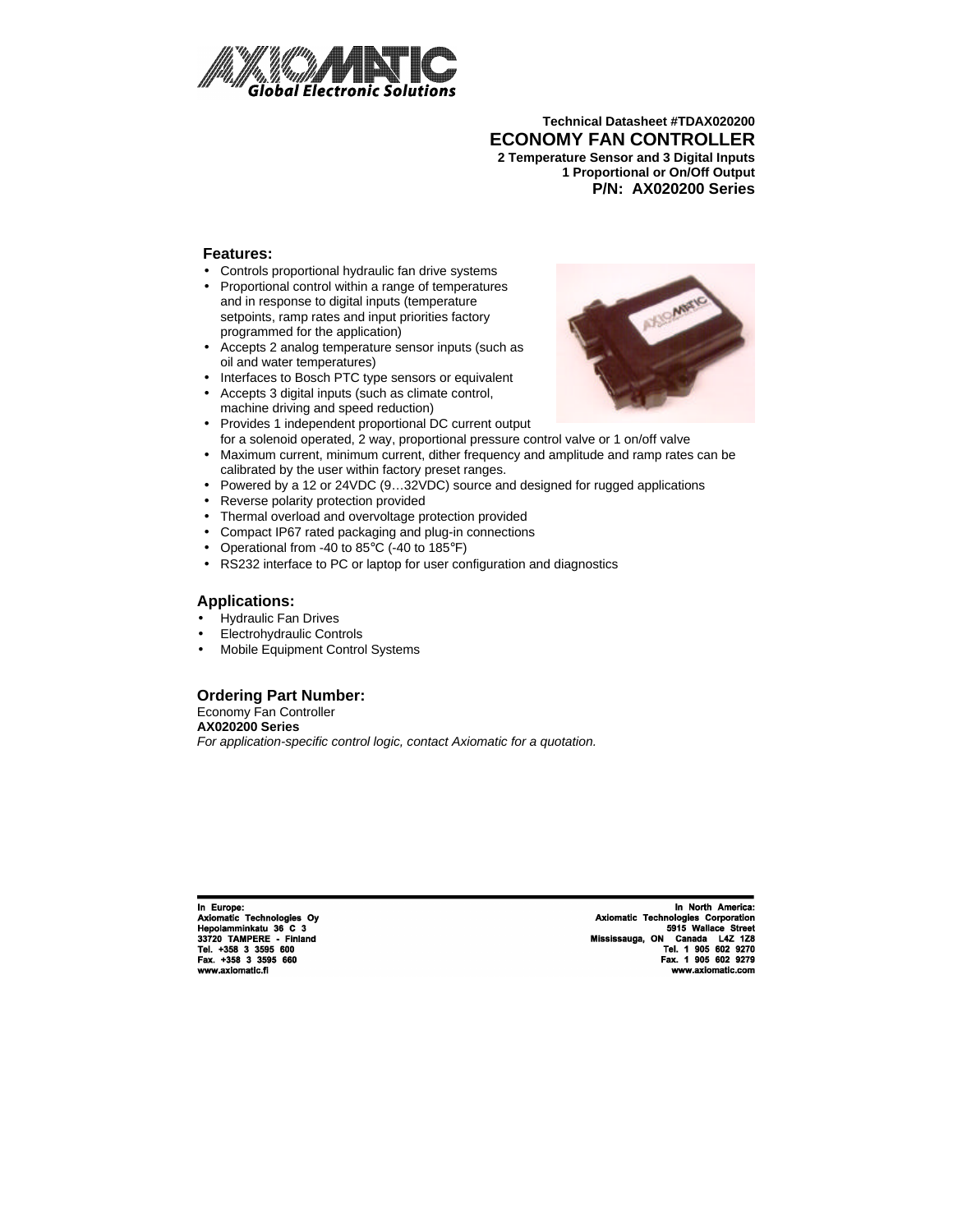

**Technical Specifications:** Application-specific software programming provided.

#### **Input Specifications**

| Power Supply Input - Nominal                                                                       | 932 VDC power supply range                                                   |  |  |  |
|----------------------------------------------------------------------------------------------------|------------------------------------------------------------------------------|--|--|--|
| <b>Reverse Polarity Protection</b>                                                                 | Provided                                                                     |  |  |  |
| <b>Temperature Sensor Inputs</b>                                                                   |                                                                              |  |  |  |
| The controller accepts PTC variable resistance temperature sensor inputs from Bosch or equivalent. |                                                                              |  |  |  |
| Temperature Sensor Input 1                                                                         | Setpoints and control logic are factory programmed based on the application. |  |  |  |
|                                                                                                    | Provide application-specific requirement upon order.                         |  |  |  |
| Temperature Sensor Input 2                                                                         | Setpoints and control logic are factory programmed based on the application. |  |  |  |
|                                                                                                    | Provide application-specific requirement upon order.                         |  |  |  |
| Sensor Ground                                                                                      | A common ground connection is provided.                                      |  |  |  |
|                                                                                                    | An analog ground connection can also be used as a Sensor ground.             |  |  |  |
| <b>Digital Inputs</b>                                                                              |                                                                              |  |  |  |
| Digital Input 1                                                                                    | Digital inputs are factory programmed based on the application.              |  |  |  |
|                                                                                                    | Provide application-specific requirement upon order.                         |  |  |  |
| Digital Input 2                                                                                    | Digital inputs are factory programmed based on the application.              |  |  |  |
|                                                                                                    | Provide application-specific requirement upon order.                         |  |  |  |
| Digital inputs are factory programmed based on the application.<br>Digital Input 3                 |                                                                              |  |  |  |
|                                                                                                    | Provide application-specific requirement upon order.                         |  |  |  |
| Digital Ground                                                                                     | A common ground connection is provided.                                      |  |  |  |

2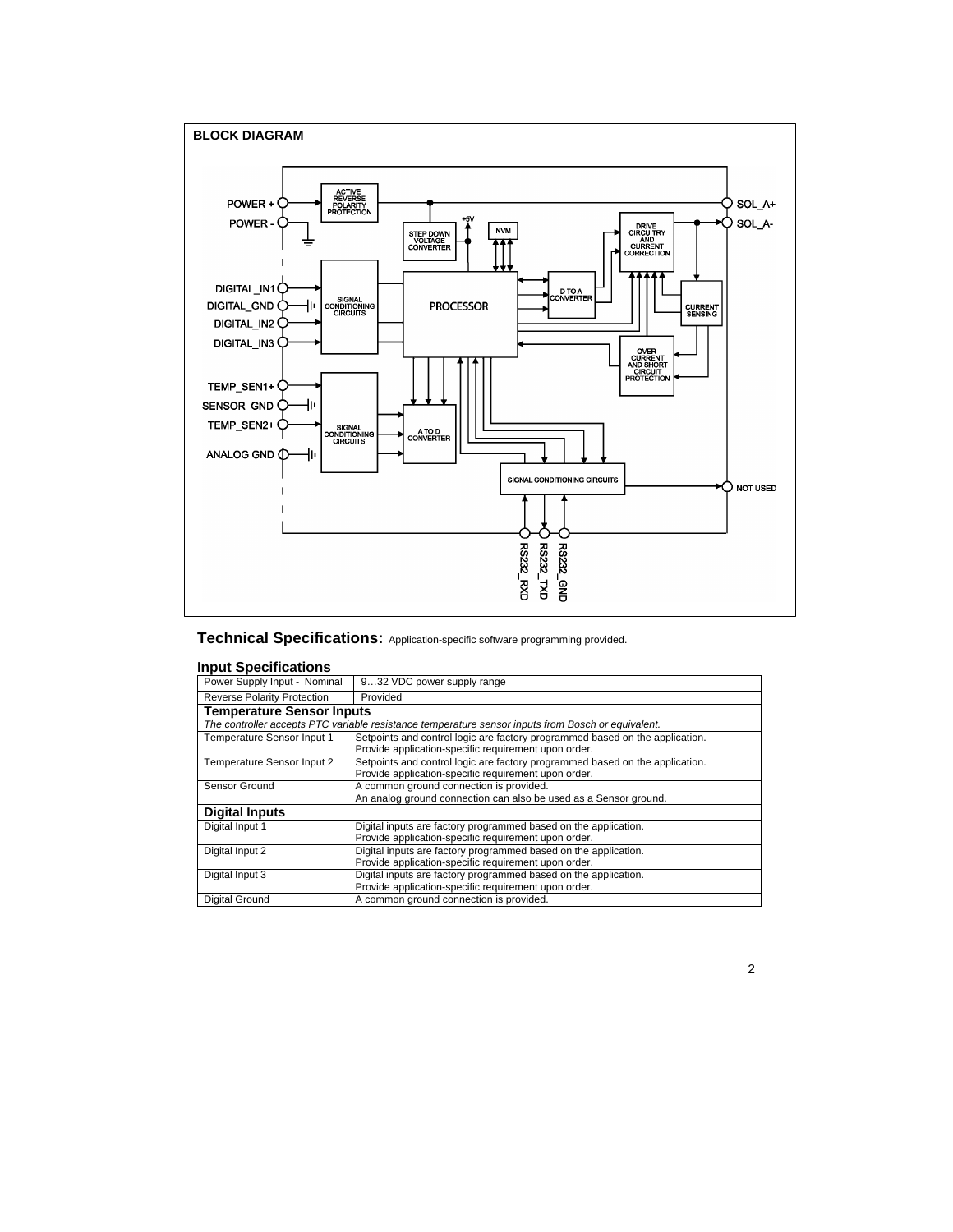# **Output Specifications**

| Maximum Current Output | High side driver<br>1 proportional output, up to 2 Amps<br>(HydraForce proportional pressure control valve P/N: TS10-27B-0-N-12DG or<br>equivalent.)                                                                                 |
|------------------------|--------------------------------------------------------------------------------------------------------------------------------------------------------------------------------------------------------------------------------------|
|                        | Or 1 on/off output, 2 Amps                                                                                                                                                                                                           |
|                        | Factory programming for I-max is based on the application.<br>Factory programming for I-min is based on the application.<br>I-min and I-max are adjustable from 0 to 2 Amps.<br>Overcurrent protection is provided for up to 2 Amps. |
|                        | Short circuit protection is provided.                                                                                                                                                                                                |

## **General Specifications**

I

| Microprocessor                    | ADUC832 in-circuit programmable                                                    |  |  |  |
|-----------------------------------|------------------------------------------------------------------------------------|--|--|--|
| Diagnostic LEDs                   | Accessible by opening packaging. For diagnostic purposes only.                     |  |  |  |
|                                   | Power OK - LED 1 and LED 2 are ON (green).                                         |  |  |  |
|                                   | Regulating Cycle ON - LED 5 flashes (green).                                       |  |  |  |
|                                   | Digital input 1 - LED 4                                                            |  |  |  |
|                                   | Digital input 2 - LED 6                                                            |  |  |  |
|                                   | Digital Input 3 - LED 7                                                            |  |  |  |
| <b>Output Current Adjustments</b> | Both min. and max. output current are adjustable from 0 to 2 Amps.                 |  |  |  |
| Superimposed Dither               | Dither Amplitude:                                                                  |  |  |  |
|                                   | 10% I-max. (factory default)                                                       |  |  |  |
|                                   | Adjustable from 0-50%                                                              |  |  |  |
|                                   | <b>Dither Frequency:</b>                                                           |  |  |  |
|                                   | 200 Hz (factory default)                                                           |  |  |  |
|                                   | Adjustable from 50-400 Hz                                                          |  |  |  |
| Ramp Rates                        | 0.33A/s (factory default) is equivalent to 2.1 seconds                             |  |  |  |
| - Ramp Up and Ramp Down           | $0.33[A/s] = (1.4[A] - 0.70[A])/2.1[s]$                                            |  |  |  |
|                                   | Adjustable from 2000A/s to 0.0001A/s.                                              |  |  |  |
| <b>Electrical Connections</b>     | 24 pin                                                                             |  |  |  |
|                                   | Deutsch DTM series 24 pin receptacle (DTM13-12PA-12PB-R008)                        |  |  |  |
|                                   | Mating plug: Deutsch DTM06-12SA and DTM06-12SB                                     |  |  |  |
|                                   | with 2 wedgelocks (WM12S) and 24 contacts (0462-201-20141).                        |  |  |  |
|                                   | Either 18 or 20 AWG wire is recommended for use with controller.                   |  |  |  |
|                                   | Use dielectric grease on the pins when installing the controller.                  |  |  |  |
| Packaging and Dimensions          | High Temperature Nylon housing                                                     |  |  |  |
|                                   | Deutsch IPD PCB Enclosure (EEC-325X4B)                                             |  |  |  |
|                                   | 4.62 x 5.24 x 1.43 inches 117.42 x 133.09 x 36.36 mm                               |  |  |  |
|                                   | (WxLxH excluding mating plug)                                                      |  |  |  |
|                                   | OEM specific packaging and connection styles are available.                        |  |  |  |
| <b>Operating Conditions</b>       | -40 to 85°C (-40 to 185°F)                                                         |  |  |  |
| Vibration                         | Vibration compliance is suitable for mobile equipment applications.                |  |  |  |
| Protection                        | IP67; Unit is conformally coated within the housing. Plugs carry an IP69 rating.   |  |  |  |
| Interface                         | RS232 serial communication is available for interface to a serial port (i.e. COM1) |  |  |  |
|                                   | on a PC (9600 baud rate, N81)                                                      |  |  |  |
|                                   | Tera Term or Microsoft HyperTerminal™ or an equivalent data terminal               |  |  |  |